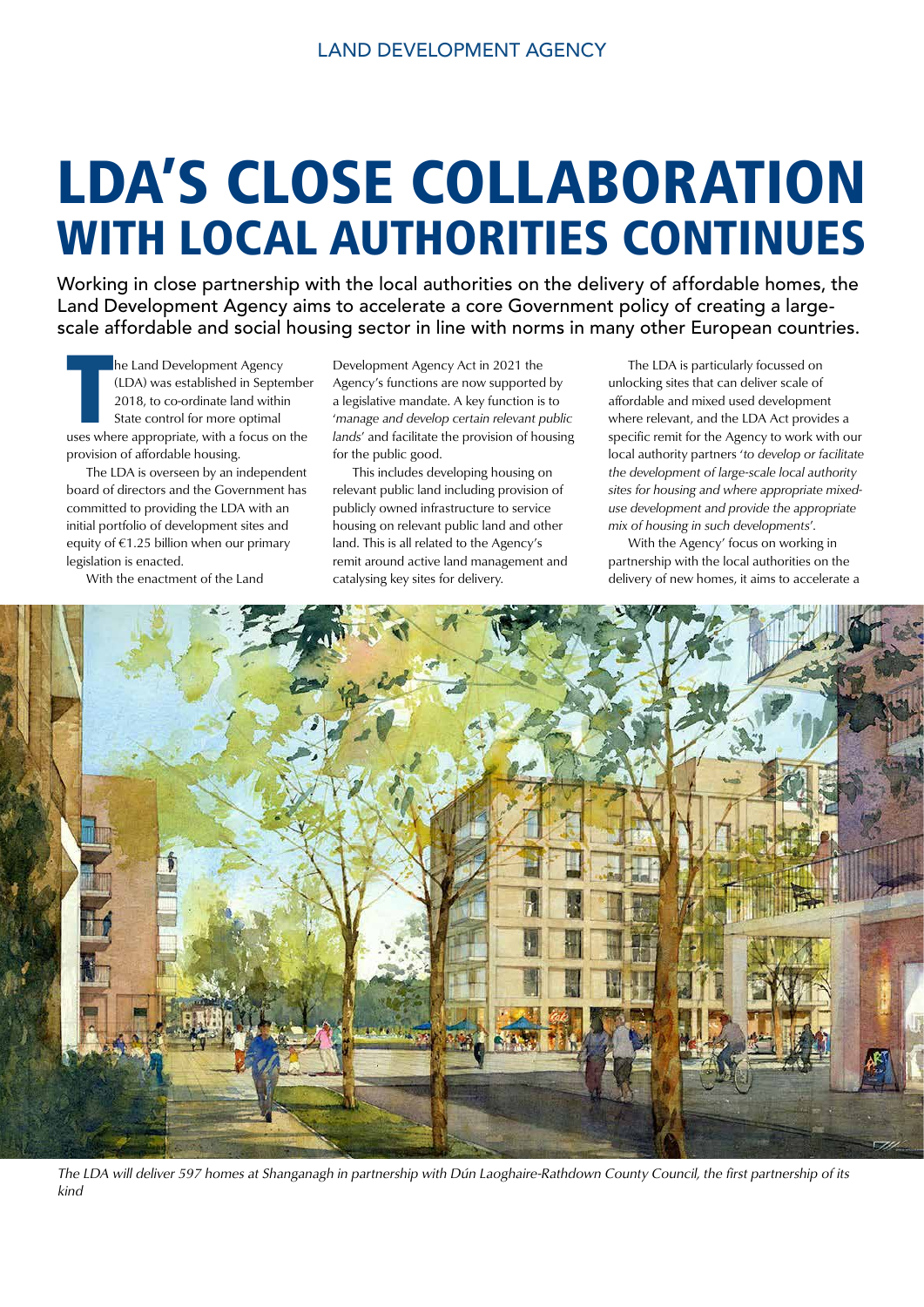### LAND DEVELOPMENT AGENCY



The LDA, in collaboration with Dublin City Council, is progressing plans for the development of the former St Teresa's Gardens site in Dublin 8 which extends to circa 5.87 hectares. For further information visit www.donoreproject.ie

core Government policy intention of creating a large-scale affordable housing sector in line with norms in many other European countries.

#### MAIN POINTS OF LDA MANDATE

The LDA mandate is particularly related to the following

- 1. Affordability: The LDA is focused on the delivery of affordable and social homes on State land.
- 2. Development of Homes: The Land Development Agency Act 2021 provides for the LDA to appraise sites, prepare master plans, make planning applications, promote sustainable development and support the implementation of the National Planning Framework.
- 3. Sustainability: Promoting the sustainable development of communities and housing, including climate adaptive, lowcarbon and affordable housing, that are well served by schools, infrastructure that promotes active and sustainable travel and public amenities;
- 4. Land: The availability of suitable land is critical to the provision of affordable homes and for the coherent compact growth of our urban areas in the longer term. The Act mandates the

LDA to report to the Government on the extent of public lands and recommendations in relation to the development of public land for delivering affordable housing.

- 5. Collaboration: The LDA may enter arrangements with local authorities and others for the provision of new homes. This includes partnerships, commercial contracts and other arrangements related to LDA's functions.
- **6.** Services: The LDA can provide services to local authorities under Section 15 of the LDA Act, in relation to the development of local authority-owned sites for housing and urban development that are large scale, multi-tenure or mixed-use development sites in order to assist the local authority in the performance of its functions and in larger settlements.

#### HOUSING SUPPORT PROGRAMMES Much of the progress of the LDA to date has

been due to the collaboration and support of the local authorities across the county.

 The LDA works to support and assist them to leverage, enable and facilitate with a focus on progressing key sites to deliver affordable



The LD/<sub>working</sup><br>
relations<br>
authorit<br>
collabor</sub> The LDA is very committed to working and building strong relationships with all local authorities across the country, to collaborate on unlocking key State land that will bring opportunity for the development of affordable and social homes. Our team is progressing projects in the most important locations nationwide and we look forward to further engagement with local authority management and staff"

– John Coleman, LDA Chief Executive Officer